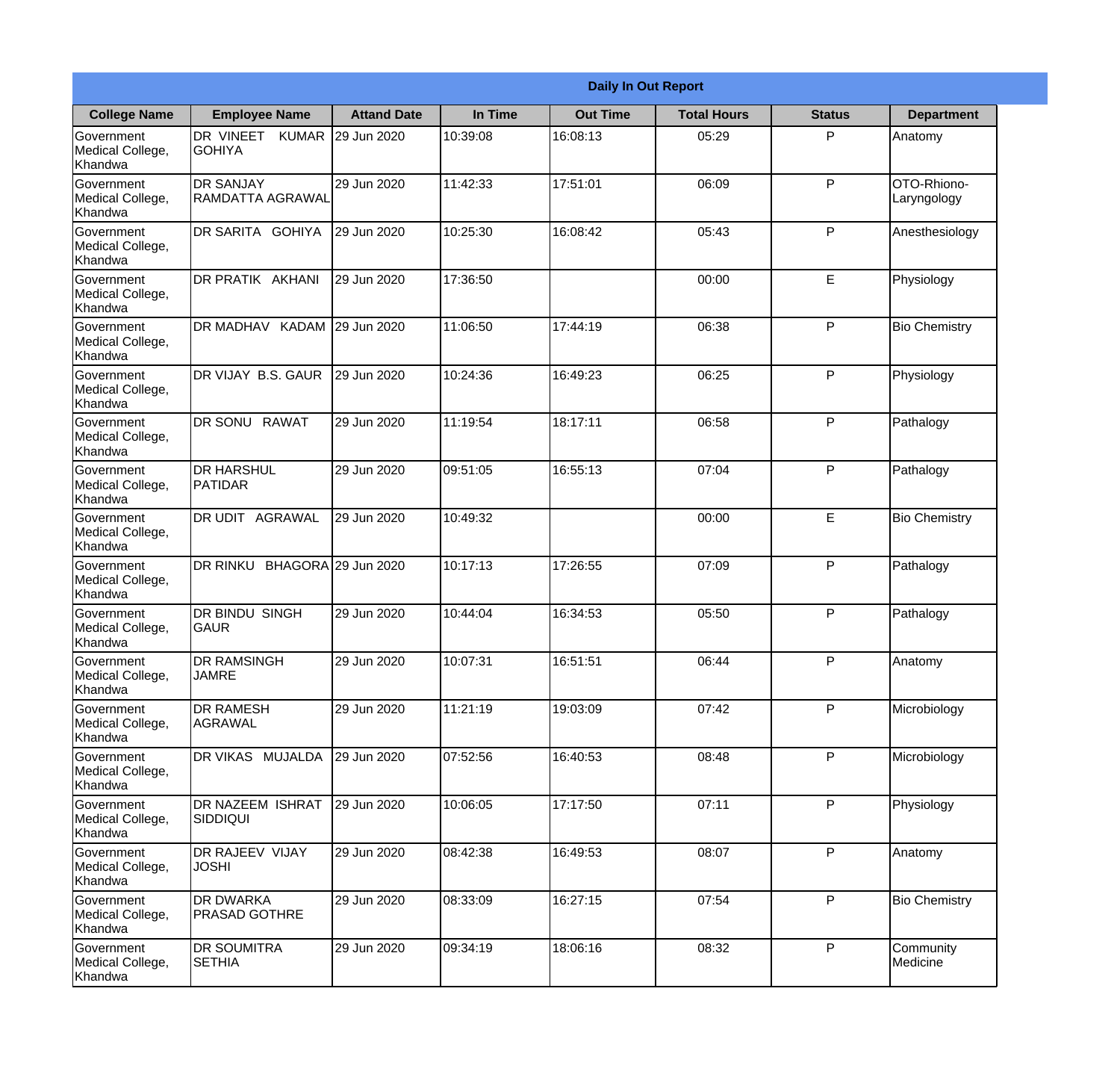| <b>Designation</b>                  | <b>Category</b>     |
|-------------------------------------|---------------------|
| Professor                           | <b>Non Clinical</b> |
| Professor                           | Clinical            |
| Professor                           | Clinical            |
| <b>Assistant Professor</b>          | Non Clinical        |
| <b>Assistant Professor</b>          | Non Clinical        |
| Associate Professor Non Clinical    |                     |
| Demonstrator/Tutor   Para Clinical  |                     |
| <b>Assistant Professor</b>          | Para Clinical       |
| Associate Professor Non Clinical    |                     |
| <b>Assistant Professor</b>          | Para Clinical       |
| Associate Professor   Para Clinical |                     |
| Demonstrator/Tutor   Non Clinical   |                     |
| Assistant Professor   Para Clinical |                     |
| Demonstrator/Tutor Para Clinical    |                     |
| Professor                           | Non Clinical        |
| <b>Assistant Professor</b>          | Non Clinical        |
| Demonstrator/Tutor   Non Clinical   |                     |
| Assistant Professor                 | Para Clinical       |

## **Daily In Out Report**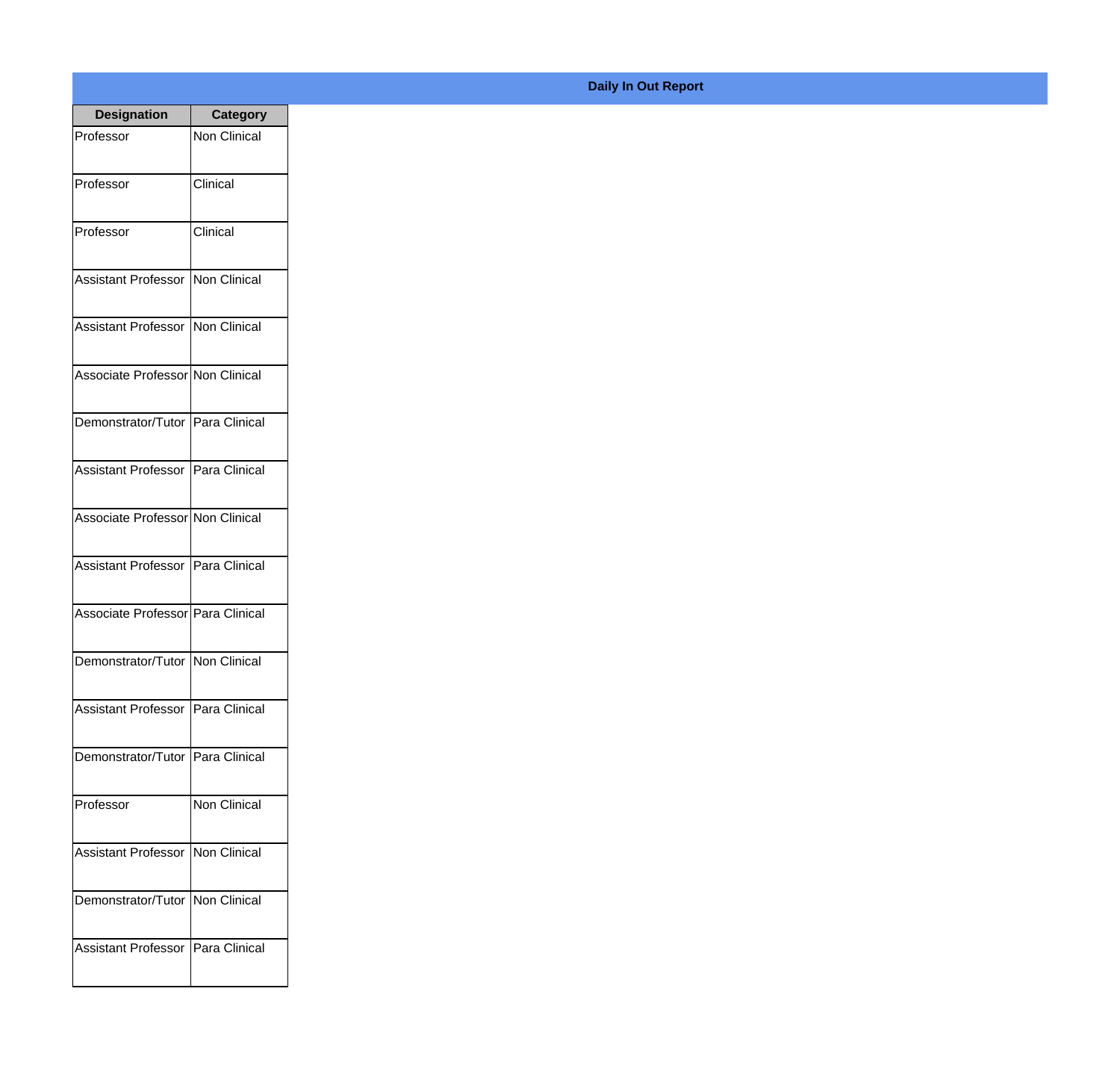|                                                  |                                                       |             |          |          | <b>Daily In Out Report</b> |              |                                           |
|--------------------------------------------------|-------------------------------------------------------|-------------|----------|----------|----------------------------|--------------|-------------------------------------------|
| Government<br>Medical College,<br>Khandwa        | <b>DR RASHMI YADAV</b>                                | 29 Jun 2020 | 09:32:21 | 16:54:46 | 07:22                      | P            | Community<br>Medicine                     |
| Government<br>Medical College,<br>Khandwa        | DR LEENA PARIHAR                                      | 29 Jun 2020 | 11:11:17 | 16:54:11 | 05:43                      | P            | Community<br>Medicine                     |
| <b>Government</b><br>Medical College,<br>Khandwa | IMR PIYUSH KUMAR<br>IMISHRA                           | 29 Jun 2020 | 10:50:07 | 17:46:49 | 06:56                      | P            | Community<br>Medicine                     |
| Government<br>Medical College,<br>Khandwa        | DR SACHIN PARMAR 29 Jun 2020                          |             | 09:45:58 | 17:51:52 | 08:06                      | P            | Community<br>Medicine                     |
| Government<br>Medical College,<br>Khandwa        | DR SAGAR MEENA                                        | 29 Jun 2020 | 13:37:35 |          | 00:00                      | E            | Forensic<br>Medicine                      |
| Government<br>Medical College,<br>Khandwa        | DR PRAMILA VERMA                                      | 29 Jun 2020 | 11:35:38 |          | 00:00                      | E            | Paediatrics                               |
| Government<br>Medical College,<br>Khandwa        | <b>DR DURGESH</b><br>SONARE                           | 29 Jun 2020 | 09:55:32 | 17:02:07 | 07:07                      | P            | Dermatology, Ven<br>ereology &<br>Leprosy |
| Government<br>Medical College,<br>Khandwa        | <b>DR MANOJ BALKE</b>                                 | 29 Jun 2020 | 09:38:10 | 13:12:28 | 03:34                      | P            | Ophthalmology                             |
| Government<br>Medical College,<br>Khandwa        | <b>DR RAKESH KUMAR</b><br><b>SHIVHARE</b>             | 29 Jun 2020 | 08:20:53 | 18:47:05 | 10:27                      | P            | Microbiology                              |
| Government<br>Medical College,<br>Khandwa        | <b>IDR GARIMA</b><br>AGRAWAL VARSHNEY                 | 29 Jun 2020 | 10:31:15 | 16:53:27 | 06:22                      | P            | Paediatrics                               |
| Government<br>Medical College,<br>Khandwa        | <b>DR SIDDHARTH</b><br><b>BANODE</b>                  | 29 Jun 2020 | 09:37:51 | 16:08:22 | 06:31                      | P            | Pharmacology                              |
| Government<br>Medical College,<br>Khandwa        | <b>DR CHANDNI</b><br>KAROLE                           | 29 Jun 2020 | 09:56:33 | 13:12:16 | 03:16                      | P            | Ophthalmology                             |
| Government<br>Medical College,<br>Khandwa        | DR PRIYA KAPOOR<br>KAPOOR                             | 29 Jun 2020 | 10:15:07 | 13:53:53 | 03:38                      | P            | Pathalogy                                 |
| Government<br>Medical College,<br>Khandwa        | <b>DR SAPNA</b><br><b>MAHESHRAM</b>                   | 29 Jun 2020 | 10:58:08 | 16:56:28 | 05:58                      | $\mathsf{P}$ | Community<br>Medicine                     |
| Government<br>Medical College,<br>Khandwa        | <b>DR RAJENDRA</b><br><b>SINGH MANDLOI</b>            | 29 Jun 2020 | 09:22:22 | 16:51:11 | 07:29                      | P            | <b>Bio Chemistry</b>                      |
| Government<br>Medical College,<br>Khandwa        | <b>DR SEEMA</b><br><b>SUDHAKARRAO</b><br><b>SUTAY</b> | 29 Jun 2020 | 10:27:01 | 16:42:23 | 06:15                      | P            | Forensic<br>Medicine                      |
| Government<br>Medical College,<br>Khandwa        | <b>DR ANANT</b><br><b>TUKARAM PAWAR</b>               | 29 Jun 2020 | 10:42:37 | 17:51:23 | 07:09                      | P            | Community<br>Medicine                     |
| Government<br>Medical College,<br>Khandwa        | DR SHAIKH M.KHALIQ 29 Jun 2020                        |             | 09:58:48 |          | 00:00                      | E            | <b>Bio Chemistry</b>                      |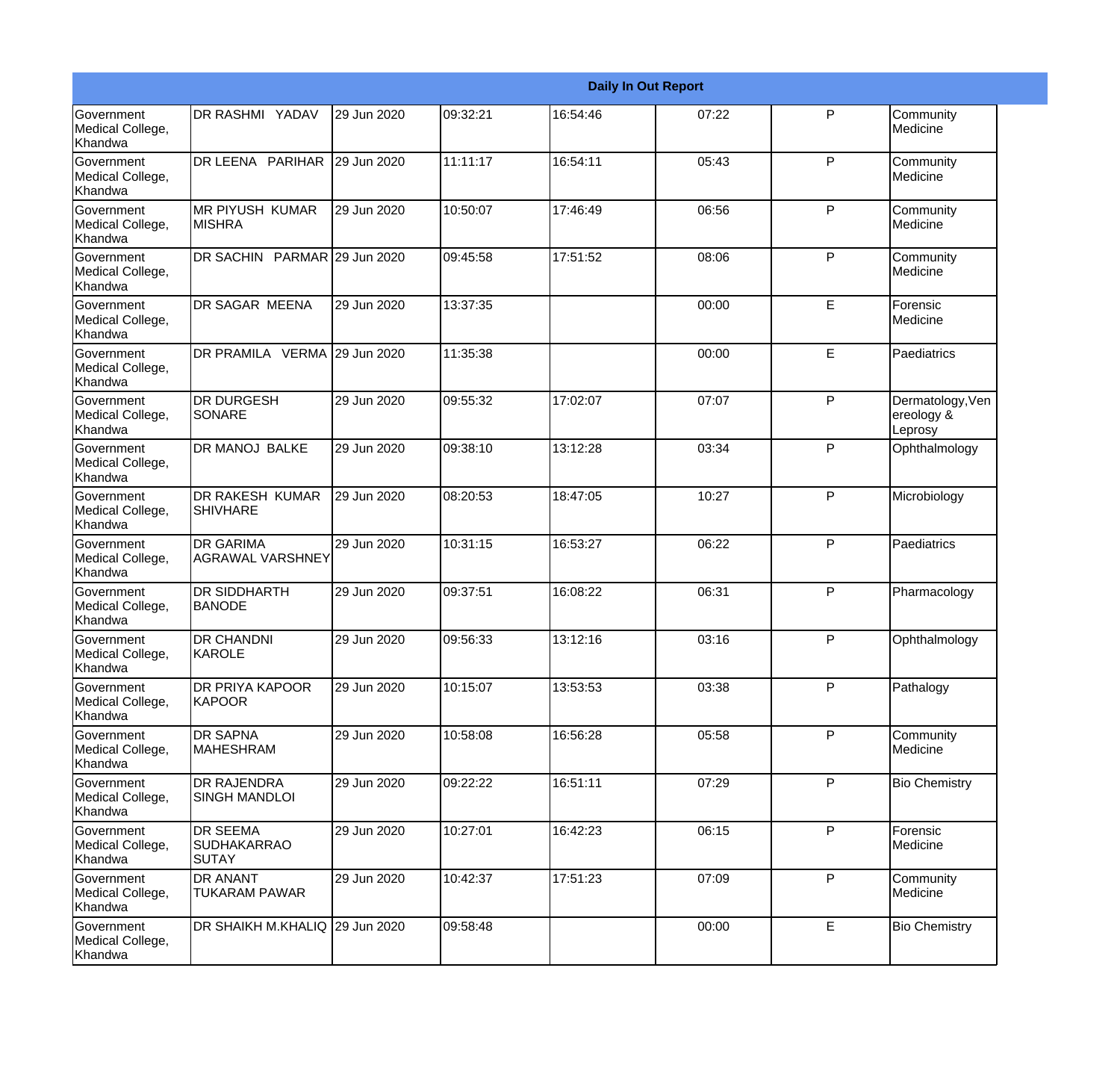|                                    | Assistant Professor   Para Clinical |
|------------------------------------|-------------------------------------|
| Assistant Professor Para Clinical  |                                     |
|                                    |                                     |
| Statistician                       | Para Clinical                       |
| Assistant Professor Para Clinical  |                                     |
| Demonstrator/Tutor Para Clinical   |                                     |
| Professor                          | Clinical                            |
| Assistant Professor Clinical       |                                     |
| Assistant Professor Clinical       |                                     |
| Demonstrator/Tutor Para Clinical   |                                     |
| Associate Professor Clinical       |                                     |
|                                    |                                     |
| Associate Professor Para Clinical  |                                     |
| Assistant Professor Clinical       |                                     |
| Demonstrator/Tutor   Para Clinical |                                     |
| Associate Professor Para Clinical  |                                     |
| Demonstrator/Tutor Non Clinical    |                                     |
|                                    |                                     |
| Professor                          | Para Clinical                       |
|                                    | Para Clinical                       |
| Professor                          |                                     |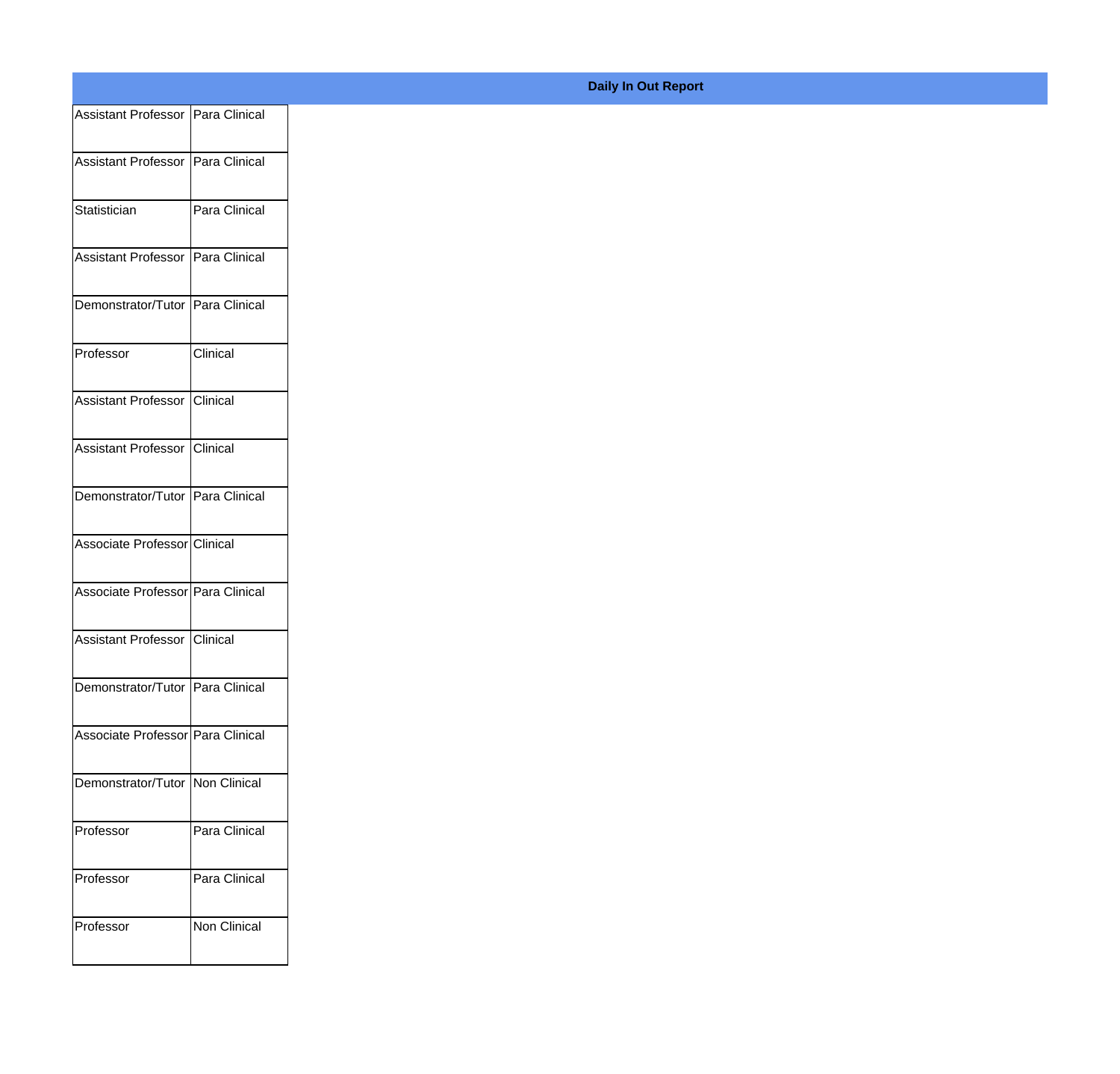|                                                  |                                              |             |          |          | <b>Daily In Out Report</b> |    |                             |
|--------------------------------------------------|----------------------------------------------|-------------|----------|----------|----------------------------|----|-----------------------------|
| <b>Government</b><br>Medical College,<br>Khandwa | <b>DR RAJU</b>                               | 29 Jun 2020 | 09:16:40 | 18:55:24 | 09:39                      | P  | Forensic<br>Medicine        |
| Government<br>Medical College,<br>Khandwa        | DR AJAY GANGJI                               | 29 Jun 2020 | 11:03:13 |          | 00:00                      | E  | <b>General Surgery</b>      |
| <b>Government</b><br>Medical College,<br>Khandwa | DR ARUN KUMAR<br>IPARGI                      | 29 Jun 2020 | 13:14:08 |          | 00:00                      | E  | <b>General Surgery</b>      |
| Government<br>Medical College,<br>Khandwa        | <b>DR ASHOK</b><br><b>BHAUSAHEB NAJAN</b>    | 29 Jun 2020 | 10:26:35 | 17:28:57 | 07:02                      | P  | Forensic<br>Medicine        |
| Government<br>Medical College,<br>Khandwa        | <b>DR SANGEETA</b><br><b>CHINCHOLE</b>       | 29 Jun 2020 | 10:49:14 | 16:06:11 | 05:17                      | P  | Physiology                  |
| Government<br>Medical College,<br>Khandwa        | DR NEERAJ KUMAR                              | 29 Jun 2020 | 09:46:16 | 18:12:38 | 08:26                      | P  | Dentisry                    |
| <b>Government</b><br>Medical College,<br>Khandwa | DR VIJAY NAYAK                               | 29 Jun 2020 | 10:41:21 | 16:49:44 | 06:08                      | P  | Anatomy                     |
| Government<br>Medical College,<br>Khandwa        | DR SUNIL BAJOLIYA                            | 29 Jun 2020 | 12:46:57 |          | 00:00                      | E  | OTO-Rhiono-<br>Laryngology  |
| Government<br>Medical College,<br>Khandwa        | <b>DR NISHA MANDLOI</b><br>PANWAR            | 29 Jun 2020 | 09:44:33 | 15:36:00 | 05:52                      | P  | Obstetrics &<br>Gynaecology |
| Government<br>Medical College,<br>Khandwa        | <b>DR SATISH</b><br><b>CHANDEL</b>           | 29 Jun 2020 | 10:08:32 | 17:03:33 | 06:55                      | P  | Pharmacology                |
| <b>Government</b><br>Medical College,<br>Khandwa | <b>DR MUKTESHWARI</b><br><b>GUPTA</b>        | 29 Jun 2020 | 11:14:00 | 16:47:45 | 05:33                      | P  | Pharmacology                |
| Government<br>Medical College,<br>Khandwa        | <b>DR SHAILENDRA</b><br><b>SINGH CHOUHAN</b> | 29 Jun 2020 | 10:33:06 |          | 00:00                      | E  | Orthopaedics                |
| Government<br>Medical College,<br>Khandwa        | <b>MOHIT GARG</b>                            | 29 Jun 2020 | 09:31:03 | 15:20:54 | 05:49                      | P  | <b>General Medicine</b>     |
| Government<br>Medical College,<br>Khandwa        | RENU WAGHMARE                                | 29 Jun 2020 | 11:26:46 |          | 00:00                      | E. | Community<br>Medicine       |